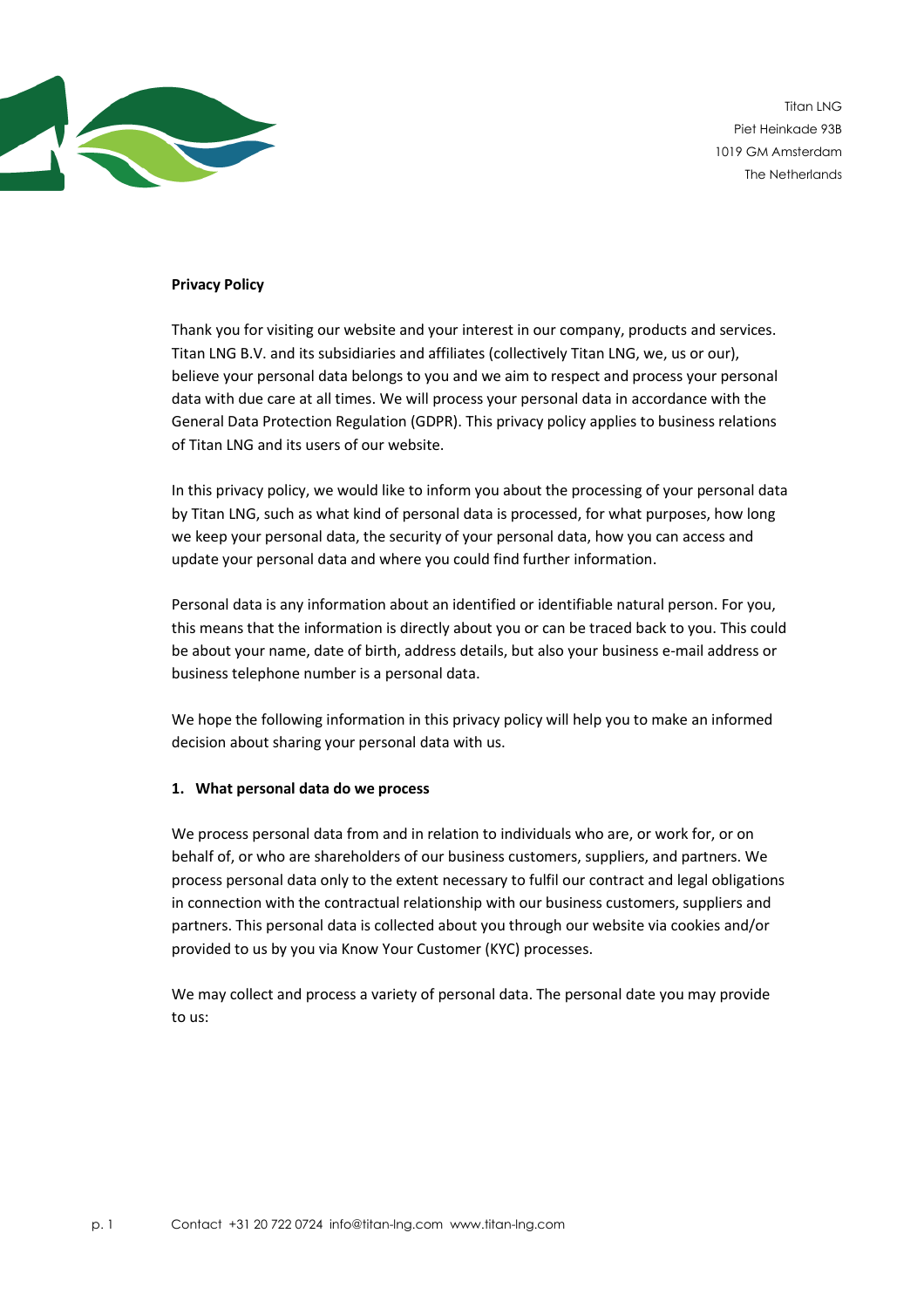- contact data of business customers, suppliers, partners, such your name, company name, title, address, telephone number, function, department of our contact person, fax number and email address;
- data for invoicing and payments processing, such as bank details, tax number and registration number; and/or
- data for a subscription to Titan LNG news and press update, such as name and email address.

In some cases, we also process personal data that we have received from publicly accessible sources, in accordance with the applicable GDPR and data protection laws, such as business and trade registers, internet sources and newspapers.

## **2. Processing purposes**

We process your personal data for many different purposes when you purchase goods or services from us, supply goods and services to us, when you visit our website or otherwise engage with us. We process your personal data for the following purposes:

to manage and execute the contractual relationship which we have with your company or with you;

- to establish and maintain contact with you by post, telephone and/or e-mail;
- to inform you about developments within Titan LNG;
- for health, safety and security purposes to ensure that only authorised personnel can enter Titan LNG's sites or business facilities (buildings, sites, vessels and areas);
- to comply with our legal and regulatory obligations; and/or
- if we have obtained your explicit consent to do so.

The personal data, we request from you is minimally necessary to comply with legal and/or contractual requirements. You may withdraw your consent at any time if the processing of your personal data by us is based on your consent and/or is no longer required according to applicable law.

# **3. Legal basis for processing**

We are required by law to always have a permitted reason or justification for processing your personal data. The processing of your personal data is based on one of the following lawful basis, if applicable:

- the execution of a contract or to take steps to entering into a contract;
- if it is necessary to comply with legal and regulatory obligations to which Titan LNG is subject to;
- the representation of our legitimate interests in proper and efficient conduct of business within Titan LNG; and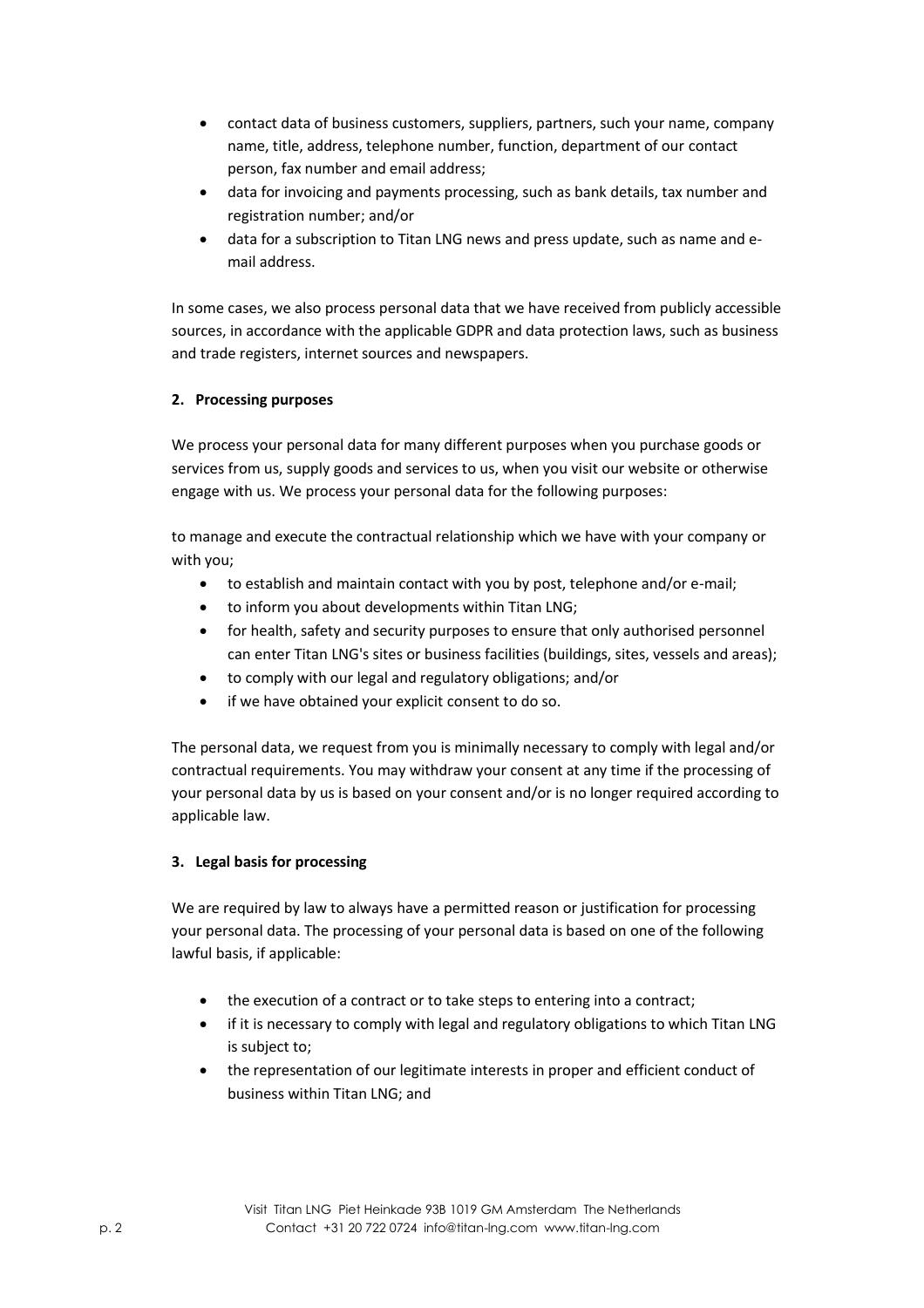• where we have your explicit consent.

We always take in consideration your interest in protecting your privacy, when the basis for processing your personal data is the legitimate interest of our business operations. In case we are processing your personal data based on your consent, and subject to applicable law which otherwise, you have the right to withdraw your consent at any time.

### **4. Transfer of personal data**

In principle, we only use your personal data for ourselves (our own business operations), such as for managing and execution of a contract. We only use your personal data for the purposes for which this data was obtained by us. In some cases, it may be necessary (whether or not required by law) to transfer your personal data to third parties, who will process personal data on our behalf. A few examples are; where we have your explicit consent;

- the liability insurer;
- the accountant;
- the bailiff in the event of a legal dispute;
- in connection with a corporate merger, consolidation, restructuring, the sale of stock or assets, or other corporate change, including, without limitation, during the course of any due diligence process.

In case one of the above-mentioned parties fulfil the role of "processor", then we have, insofar required by law, entered into a processing agreement, to ensure the protection of your personal data and that they are required to report to us in the event of a (suspected) data breach in a timely manner. Some of these parties could be independent processors, which means that they have their own legal grounds for processing your personal data, and therefore we have not entered into a processing agreement with them. We will not share your personal data with third parties outside of Titan LNG for their marketing purposes unless we have your explicit consent.

### **5. Cookies and Google Analytics**

We make use of Google Analytics, a web analytics service provided by Google, Inc ("Google"). Google Analytics uses "cookies", which are text files placed on your computer, to help the website analyse how users use the site. The information generated by the cookie about your use of the website (including your IP address) will generally be transmitted to and stored by Google on servers in the United States of America. In case of activation of the IP anonymisation, Google will truncate / anonymise the last octet of your IP address for Member States of the European Union as well as for other parties to the Agreement on the European Economic Area. Only in exceptional cases will the full IP address be transmitted to a Google server in the United States of America, where it will be abbreviated.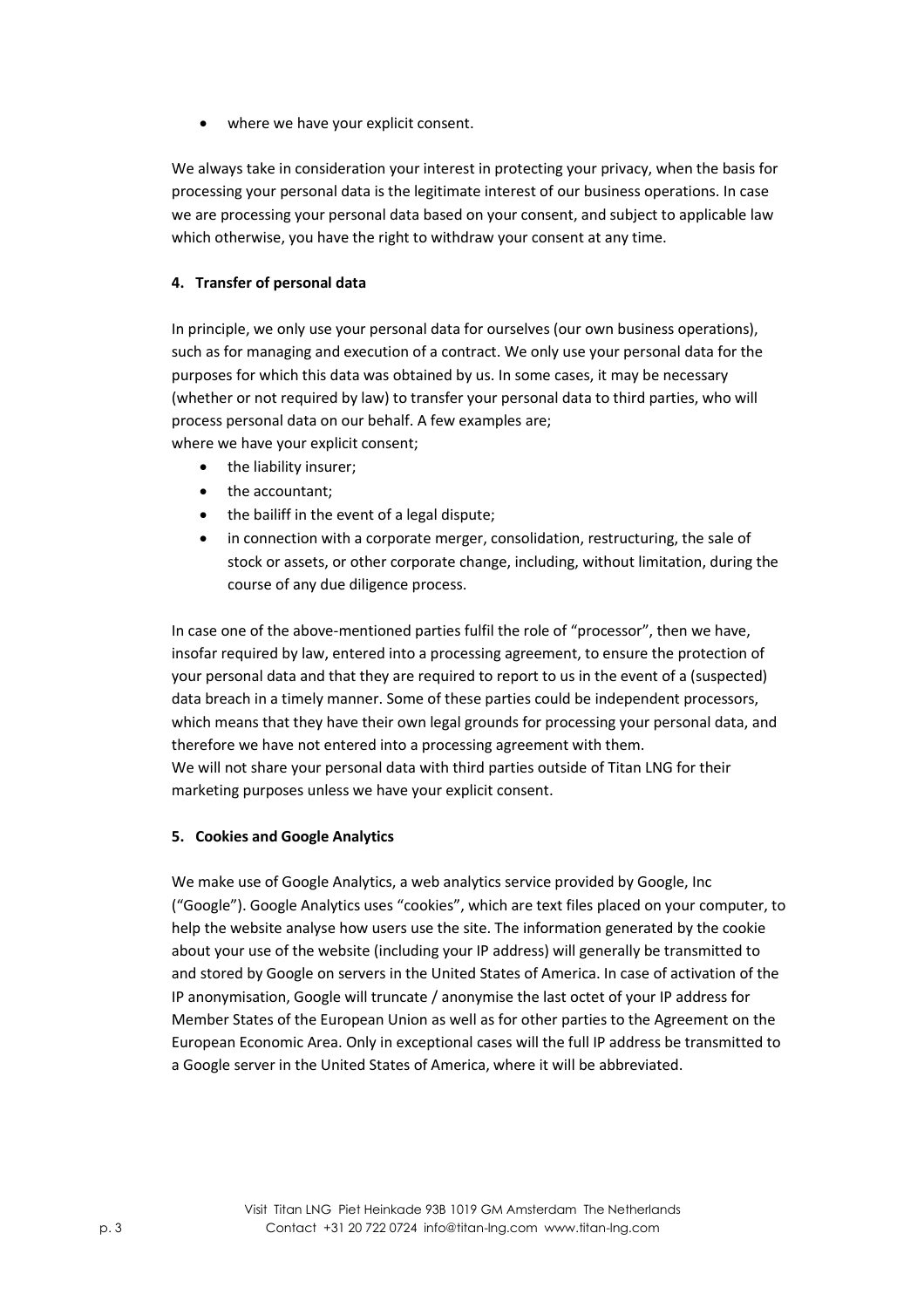At the request of the website provider, Google will use this information for the purpose of evaluating your use of the website, compiling reports on website activity for website operators and providing other services relating to website activity and internet usage to the website provider. Your IP address will not be associated with other Google data. You may refuse the use of cookies by selecting the appropriate settings on your browser. However, please note that if you do this, you may not be able to use the full functionality of this website. In addition, you can prevent Google's collection and use of the data (cookies and IP address), as well as the processing of this data by Google, by downloading and installing the browser plug-in available from the following link: <https://tools.google.com/dlpage/gaoptout?hl=en-GB>

Further information concerning the terms and conditions of use and data privacy can be

found at: <https://www.google.com/analytics/terms/us.html> or <https://policies.google.com/privacy>

### **6. Retention**

We will retain your personal data for as long as they are relevant to the contractual relationship, as long as the law obliges us to do so, or until there is no longer a need to retain these data for the purpose for which we have processed it. If there are any, we will observe the statutory retention periods.

The abovementioned means that we will retain your personal data for a period of twelve (12) months from the moment that we have received it from you.

In case of a contractual relationship, we will need your personal date for the execution of the contract and we will retain your personal data up to a maximum of twelve (12) months after termination of the contract, unless we have to comply to statutory retention periods to retain your personal data longer. We are generally obliged to retain your name, address details, contract, invoices and payment details for example for three (3) to ten (10) years after termination of the contractual relationship or in rare instances, e.g. in legal disputes for up to 30 years.

### **7. Security measures**

We take the protection of your personal data seriously and we aim to implement appropriate security measures to protect your personal data in our possession against misuse, accidental loss or alteration, accidental or unlawful destruction, unauthorised access or disclosure, and other unlawful forms of processing. We will use reasonable efforts to keep your personal data reliable for its intended use, accurate and complete. While we strive to ensure your personal data secure, we cannot guarantee that the personal data will be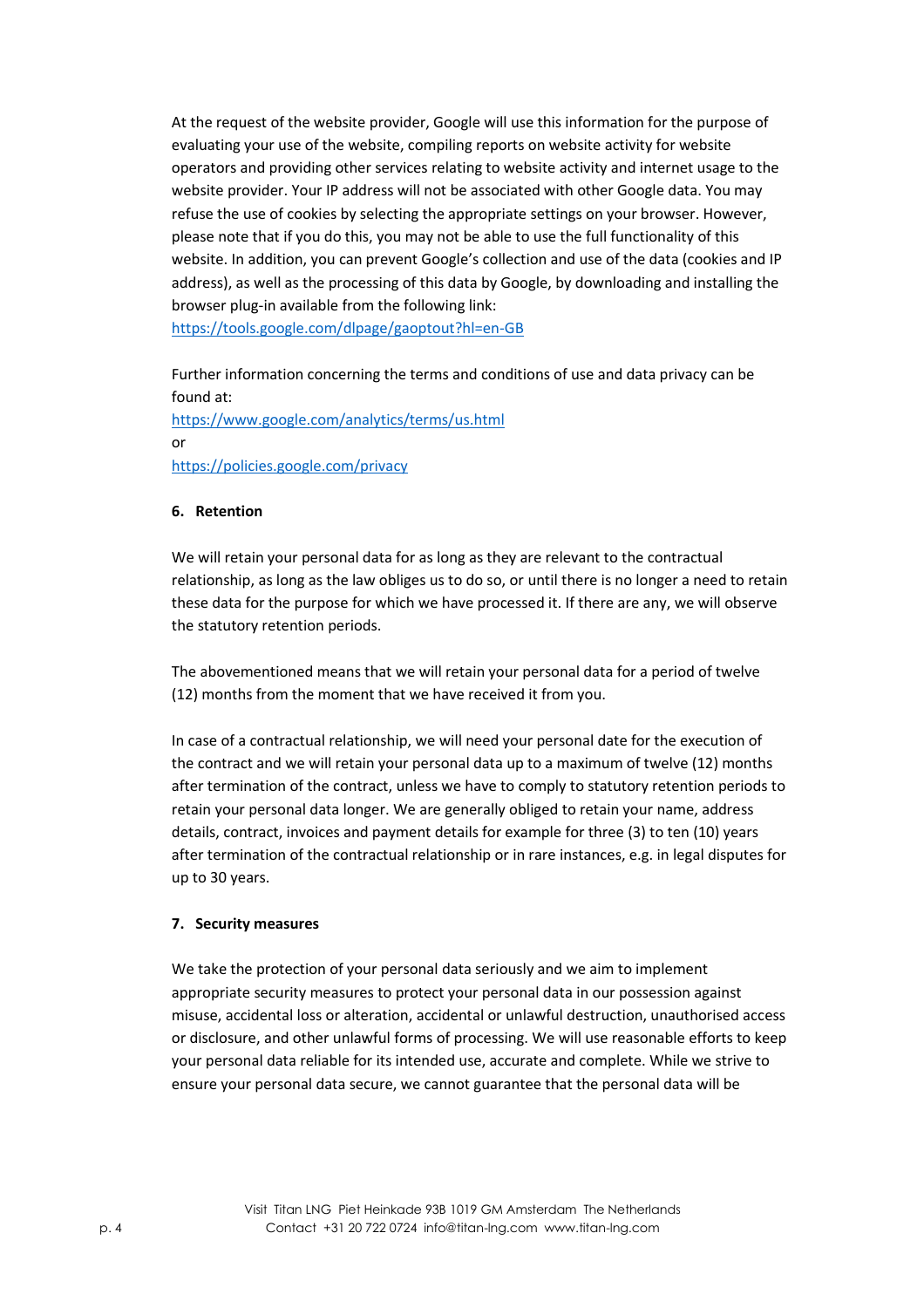protected under all circumstances, including circumstances beyond our reasonable control. We have restricted access to your personal data to our employees who need to use the information in order process it on our behalf.

## **8. Your right with regard to your personal data**

Under the GDPR, you have certain rights regarding the processing of your personal data. In relation to your personal data you may request to:

- *Access your personal data* On request you will receive an overview of your personal data which we have processed.
- *Rectify your personal data* In the event of any inaccuracies in your personal data which we have processed, you have to right to rectify it.
- *Erase your personal data* You have the right to be forgotten, to the extent permitted under applicable law. In some cases, we need to retain your personal data to comply with our legal obligations or for the exercise or defence of any legal claims.
- *Restrict the processing of your personal data* You have the right to restrict the processing of your personal data, to the extent permitted under applicable law. In some cases, we need to retain your personal data to comply with our legal obligations or for the exercise or defence of any legal claims.
- *Object to the processing of your personal data*
- *The right to lodge a complaint with the Dutch Data Protection Authority in The Hague, which supervises compliance with the privacy legislation.*  In that case we would appreciate if you would first contact us to see if we can resolve your complaint together.

If you wish to exercise your rights, you can contact the Data Protection Officer by e-mail or by post. You will find our contact details under de paragraph "Contact details". We note that the above rights are not absolute, which means that we do not have to comply in all cases with a request to exercise one of the aforementioned rights.

### **9. Changes to this policy**

We reserve the right to amend this privacy policy from time to time. This policy was most recently modified on 1 September 2021.

### **10. Contact details**